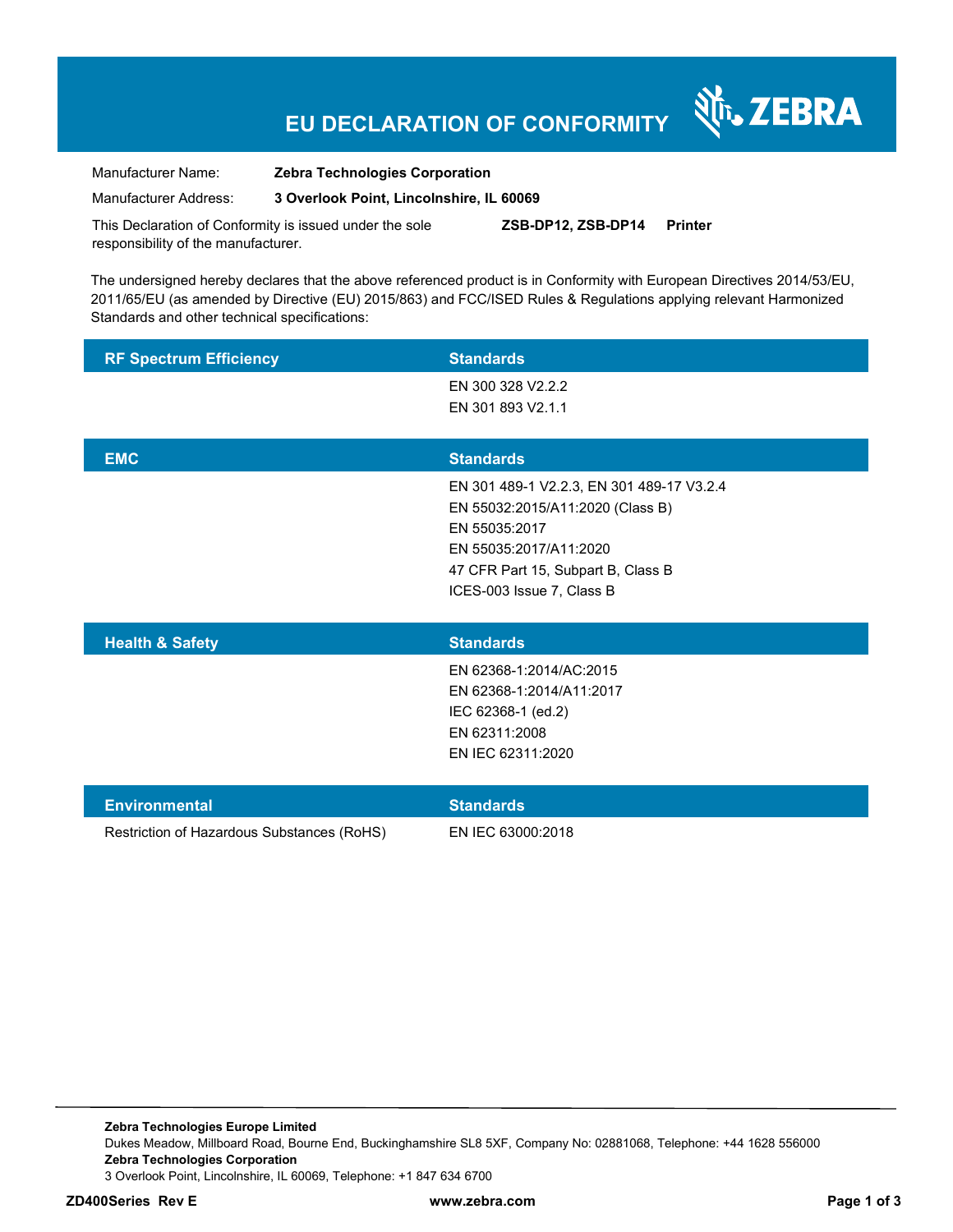## **EU DECLARATION OF CONFORMITY**

With regard to Directive 2014/53/EU, the conformity assessment procedure referred to in Article 17.2(a) and detailed in Annex II has been followed.

US company representative for FCC Supplier's Declaration of Conformity (47 CFR Part 2.1071 to 2.1077) is Jay Cadiz and can be reached at jcadiz@zebra.com.

#### **Signed on behalf of Zebra Technologies Corporation**

y Cadi  $\bigcup$   $\bigcup$   $\bigcup$   $\bigcup$   $\bigcup$   $\bigcup$   $\bigcup$   $\bigcup$   $\bigcup$   $\bigcup$   $\bigcup$   $\bigcup$   $\bigcup$   $\bigcup$   $\bigcup$   $\bigcup$   $\bigcup$   $\bigcup$   $\bigcup$   $\bigcup$   $\bigcup$   $\bigcup$   $\bigcup$   $\bigcup$   $\bigcup$   $\bigcup$   $\bigcup$   $\bigcup$   $\bigcup$   $\bigcup$   $\bigcup$   $\bigcup$   $\bigcup$   $\bigcup$   $\bigcup$   $\bigcup$   $\bigcup$ 

Jay Cadiz Manager, Compliance Engineering Place: Lincolnshire

*(Authorized Corporate Signature)* Date of Affixing the CE Mark: 1 February 2021 Date: 8 March 2022

Nr. ZEBRA

**Zebra Technologies Europe Limited**  Dukes Meadow, Millboard Road, Bourne End, Buckinghamshire SL8 5XF, Company No: 02881068, Telephone: +44 1628 556000 **Zebra Technologies Corporation**  3 Overlook Point, Lincolnshire, IL 60069, Telephone: +1 847 634 6700